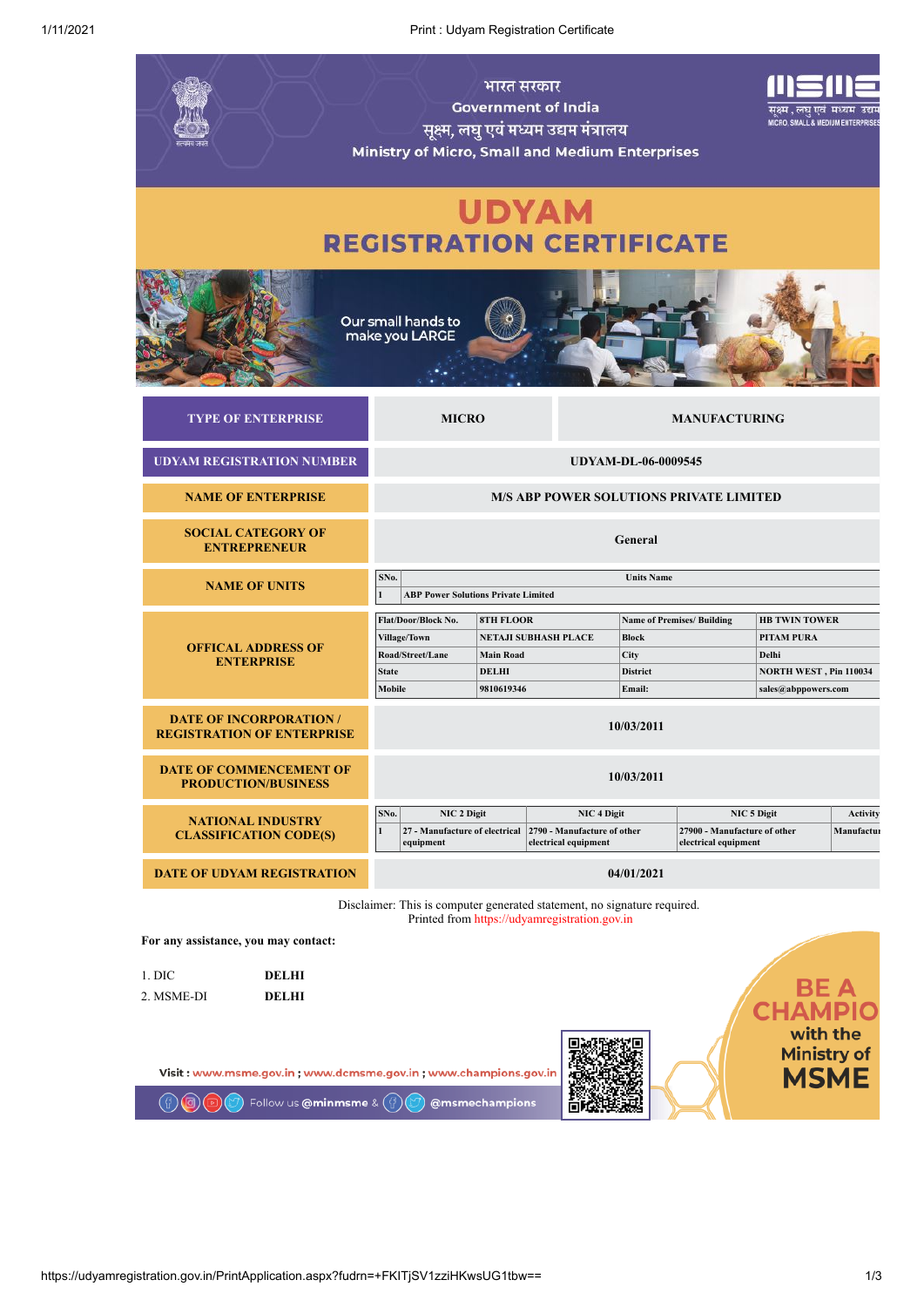1/11/2021 Print : Udyam Registration Certificate

# भारत सरकार **Government of India**

यम उद्यम EDIUM ENTER

सूक्ष्म, लघु एवं मध्यम उद्यम मंत्रालय

Ministry of Micro, Small and Medium Enterprises

**Udyam Registration Number : UDYAM-DL-06-0009545**

| <b>Type of Enterprise   MICRO</b>  |                                                     | <b>Major Activity</b> Manufacturing                   |                                                   |
|------------------------------------|-----------------------------------------------------|-------------------------------------------------------|---------------------------------------------------|
|                                    | <b>Type of Organisation</b> Private Limited Company | <b>Name of Enterprise</b>                             | <b>M/S ABP POWER SOLUTIONS</b><br>PRIVATE LIMITED |
| <b>Owner Name</b>                  | <b>M/S ABP POWER SOLUTIONS</b><br>PRIVATE LIMITED   |                                                       | <b>PAN</b> AAJCA2660G                             |
| <b>ITR for Previous Year   Yes</b> |                                                     |                                                       | <b>ITR Type</b> ITR $-3, 5, 6$                    |
| Do you have GSTIN   Yes            |                                                     |                                                       | <b>Mobile No.</b> 9810619346                      |
|                                    | <b>Email Id</b> sales $@$ abprovers.com             | <b>Social Category</b> General                        |                                                   |
| Gender Female                      |                                                     | <b>Specially Abled(DIVYANG)</b> No                    |                                                   |
| Date of Incorporation              | 10/03/2011                                          | Date of Commencement of<br><b>Production/Business</b> | 10/03/2011                                        |

#### **Bank Details**

|                                       | <b>Bank Name   KOTAK MAHINDRA BANK</b> |
|---------------------------------------|----------------------------------------|
|                                       | <b>IFS Code   KKBK0004590</b>          |
| <b>Bank Account Number 2411547914</b> |                                        |

## **Employment Details**

| Male $\vert$ 5 |  |
|----------------|--|
| Female 4       |  |
| Other $ 0 $    |  |
| Total $ 9 $    |  |

**Investment in Plant and Machinery OR Equipment (in Rs.)**

| Written Down Value (WDV) as on 31st March of the Previous Year $2018-19(A)$                                 | 861532   |
|-------------------------------------------------------------------------------------------------------------|----------|
| Exclusion of cost of Pollution Control, Research & Development and Industrial Safety Devices during 2018-19 | 50000    |
| Net Investment in Plant and Machinery OR Equipment $[(A)$ - $(B)]$                                          | 811532   |
| Total Turnover (A) during 2018-19                                                                           | 31824491 |
| Export Turnover (B) during 2018-19                                                                          | 116000   |
| Net Turnover $[(A)-(B)]$                                                                                    | 31708491 |

### **Unit(s) Details**

| <b>SN</b> | Name<br>∪nit                        | Flat      | Building      | Village/Town         | Block      | Road      | City  | Pin   | <b>State</b> | <b>District</b>  |
|-----------|-------------------------------------|-----------|---------------|----------------------|------------|-----------|-------|-------|--------------|------------------|
|           | ABP Power Solutions Private Limited | 8th Floor | HB Twin Tower | Netaii Subhash Place | Pitam pura | Main Road | Delhi | 10034 | <b>DELH</b>  | NORTI<br>A WEST. |

### **Official address of Enterprise**

| <b>8TH FLOOR</b><br><b>Flat/Door/Block No.</b> |              | <b>Name of Premises/ Building</b> | <b>HB TWIN TOWER</b>      |  |
|------------------------------------------------|--------------|-----------------------------------|---------------------------|--|
| NETAJI SUBHASH PLACE<br>Village/Town           |              | <b>Block</b>                      | <b>PITAM PURA</b>         |  |
| Road/Street/Lane                               | Main Road    | <b>City</b>                       | Delhi                     |  |
| <b>State</b>                                   | <b>DELHI</b> | <b>District</b>                   | NORTH WEST, $Pin: 110034$ |  |
| Mobile                                         | 9810619346   | Email:                            | $sales(a)$ abppowers.com  |  |

# **National Industry Classification Code(S)**

|                                                                          | $\vert$ SNo. $\vert$ Nic 2 Digit                                    | Nic 4 Digit                                      | Nic 5 Digit                                       |  | Activity     |  |  |
|--------------------------------------------------------------------------|---------------------------------------------------------------------|--------------------------------------------------|---------------------------------------------------|--|--------------|--|--|
|                                                                          | $\left\vert 27 \right\rangle$ - Manufacture of electrical equipment | 2790 - Manufacture of other electrical equipment | 27900 - Manufacture of other electrical equipment |  |              |  |  |
|                                                                          |                                                                     |                                                  |                                                   |  |              |  |  |
| Are you interested to get registered on Government e-Market (GeM) Portal |                                                                     |                                                  |                                                   |  | Yes          |  |  |
| Are you interested to get registered on TReDS Portals (one or more)      |                                                                     |                                                  |                                                   |  |              |  |  |
| DIC                                                                      |                                                                     |                                                  |                                                   |  | <b>DELHI</b> |  |  |